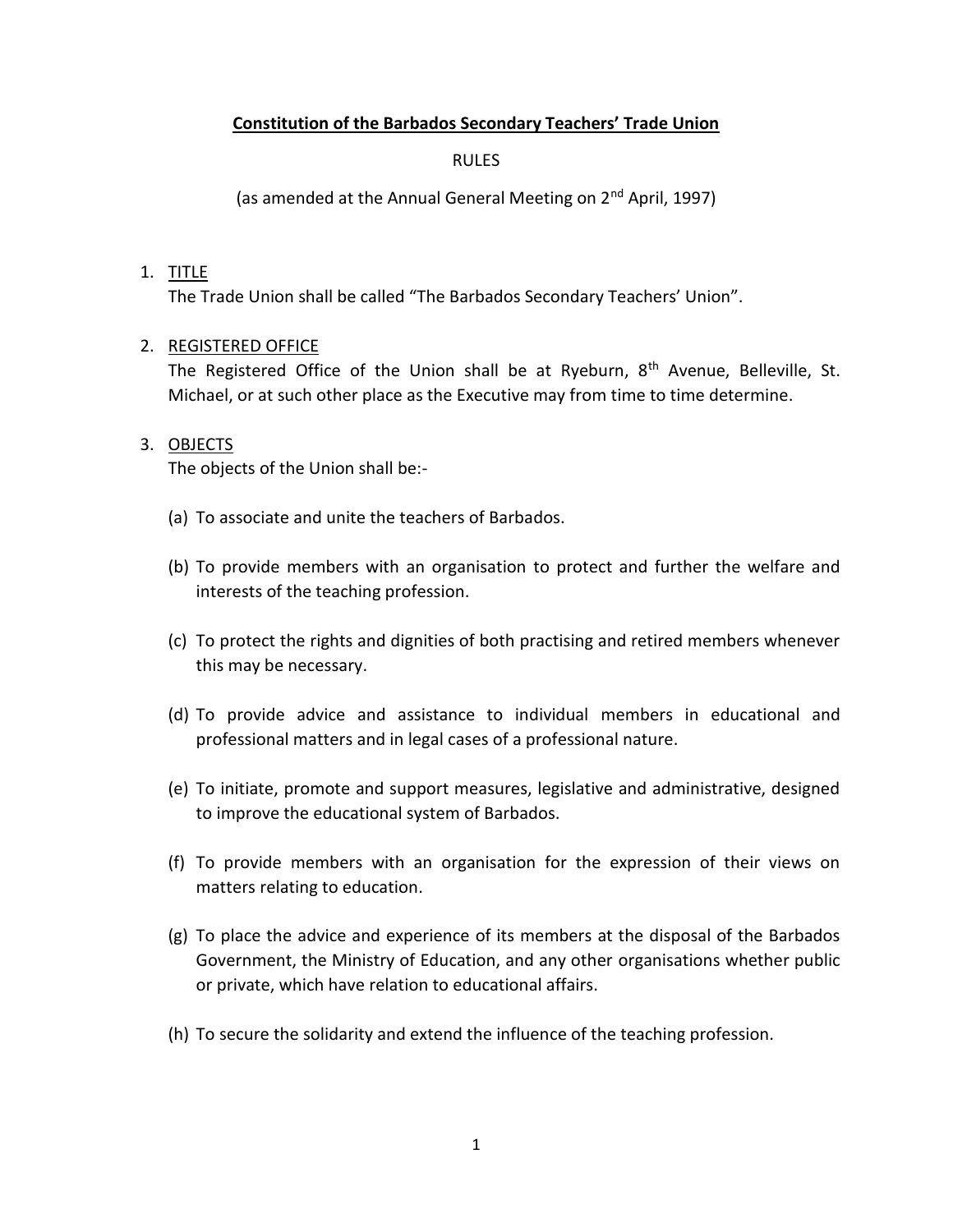- (i) To assist, join, be affiliated with, or contribute to the funds, control and management of other organisations, whose aims and objects, whether in whole or in part, are similar to the objects of the Union.
- (j) To observe carefully the administration and working of all legislation pertaining to education and the teaching profession, and, when educationally desirable, to attempt to secure amendments and/or alterations in administrative practice.
- (k) To maintain a high standard of qualification, and to protect and improve the status of the teaching profession, and to ensure that all posts in the Educational Service in Barbados are open to all members.
- (l) To render financial and other assistance to members and their dependants in distress.
- (m)To promote, when practicable, benevolent, provident and insurance schemes for members and their dependants.
- (n) To purchase, lease or otherwise acquire any property, and to construct, alter and maintain any buildings required for the purpose of the Union, and to sell, improve, develop, lease, mortgage or otherwise deal with all or any part of the property of the Union.
- (o) To lay down a code of Professional Conduct and to ensure that it functions effectively.

#### 4. SUPREME AUTHORITY

The supreme authority of the Union shall be vested in the general body of the Union.

#### 5. MANAGEMENT

(a) Executive Council

There shall be an Executive Council of the Union (hereinafter called the Executive) which shall consist of the President, three Vice Presidents, General Secretary, Deputy General Secretary, Treasurer, Public Relations Officer and Representatives of each school or educational institution.

Members of the Union in each school or educational institution in the island as approved by the Executive Officer under Rule 11 whose subscriptions have been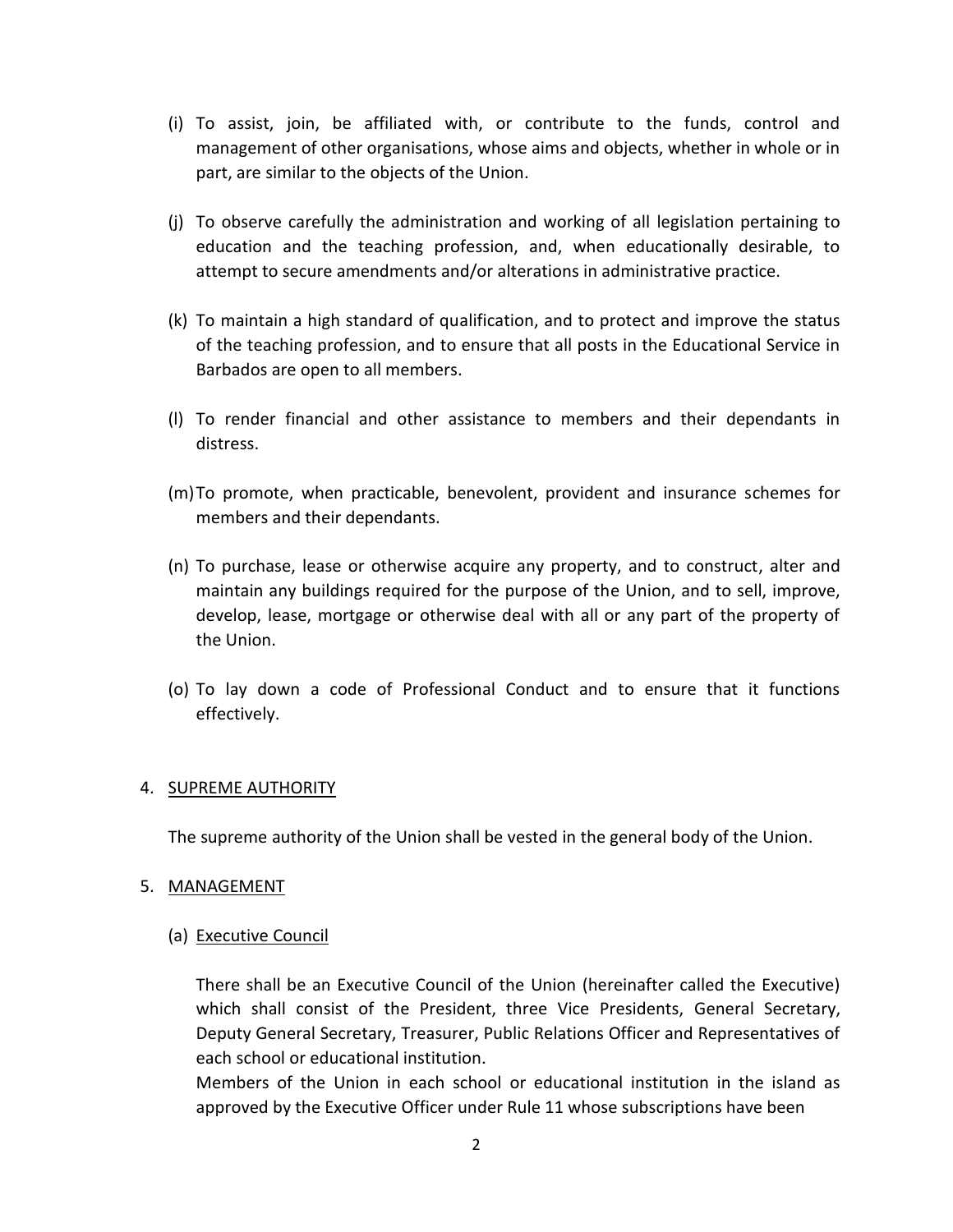fully paid up shall elect from among themselves representatives to the Executive on the following basis: Each school or educational institution shall be entitled to one representative for every ten such members or part thereof on its staff

#### (b) Power of Nomination

The Executive shall have the power to nominate members to serve in the offices of Second Vice President, Third Vice President, Deputy General Secretary, Treasurer and Public Relations Officer until such time as a General Meeting shall be summoned for the purpose of electing an officer to fill the vacant office, provided that at no time there are more than two officers so nominated on the Executive, and provided that the nominated Second or Third Vice President shall not succeed to the office of President without election by the Union.

## (c) Powers of Levy

The Executive shall have the power to require a contribution from each member towards the support and/or the legal assistance of any member of the Union who in the opinion of the Executive, is involved in cases affecting the rights and interests of its members, or who may have suffered injury as a result of legitimate action taken in defence of professional objects.

The Executive shall also have the power in its discretion to make levies upon each member for other special purposes subject to such Trade Union legislation as shall be in force under the laws of Barbados.

### (d) Annual Report

The Executive shall present at each Annual General Meeting a written report of its activities during the year under review. The Balance Sheet of the financial year under review shall be considered as part of the Annual Report and shall be so published.

### (e) Meetings

The Executive shall meet as often as is necessary to conduct the business of the Union, and in any case not less than three times a year. The General Secretary shall, at the written request of the representative or representatives of any school or educational institution, summon a meeting of the Executive.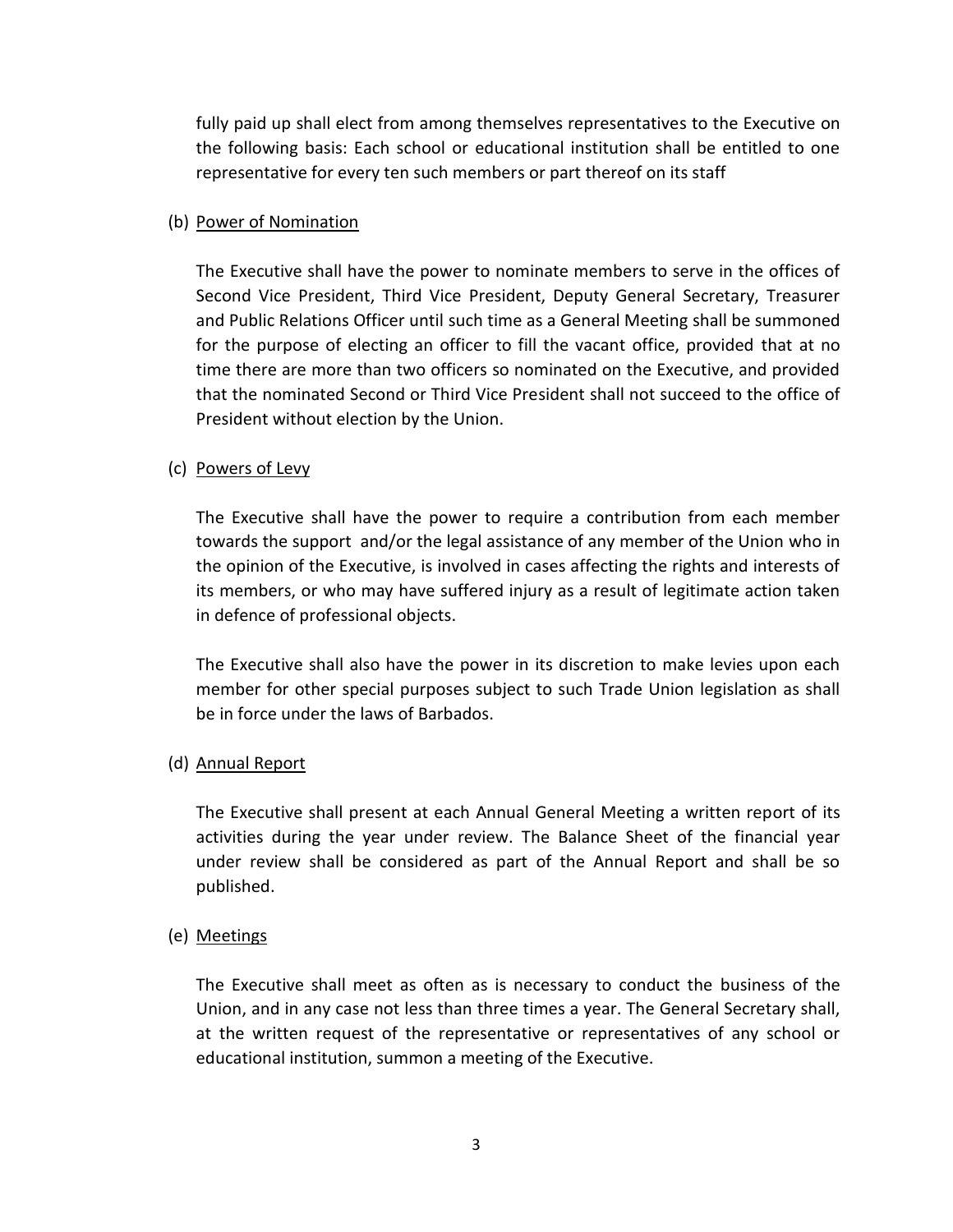### (f) Place of Meetings

Meetings of the Executive shall be held at the Registered Office of the Union or at such other place as the President shall from time to time determine.

### (g) Notice of Meetings

The General Secretary shall give notice in writing of any meeting of the Executive, together with an agenda, and, if expedient, such minutes, reports, memoranda or resolutions as may be discussed at the meeting, at least seven days in advance. The foregoing notice shall not apply in the event of there being an Emergency Meeting of the Executive.

The President shall determine what constitutes an Emergency.

(h) Quorum

No business shall be conducted at any Executive Meeting unless at least three officers are present together with the representatives of at least four schools or educational institutions, and if at any time during a meeting of the Executive attention is drawn to the fact that there is not a quorum, then the meeting shall be adjourned forthwith.

### (i) Standing Committees

The Executive shall elect at its first meeting after the Annual General Meeting as many Standing Committees as it sees fit. These Standing Committees shall serve until the first Executive meeting in the following year. These Standing Committees shall have the power to co-opt.

#### 6. OFFICERS

- (a) The Officers of the Union, in order of seniority, shall be the President, First Vice President, Second Vice President, Third Vice President, General Secretary, Deputy General Secretary, Treasurer and Public Relations Officer.
- (b) The Officers, except the General Secretary, shall be elected at the Annual General Meeting and shall hold office until the next Annual General Meeting, when they shall retire but shall be eligible for re-election.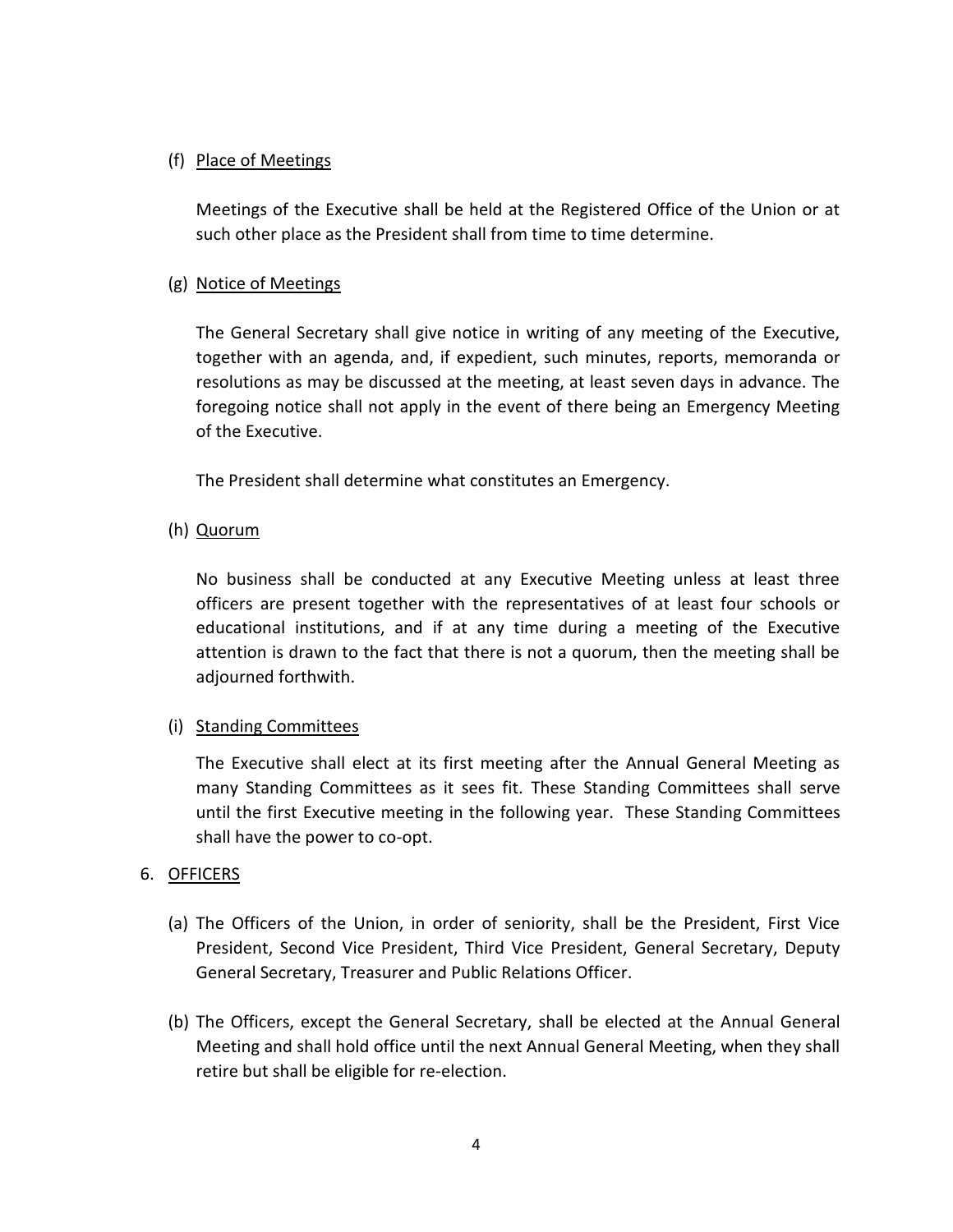However, if the Executive has been unable to employ a General Secretary as empowered to do under Rule 6(i), then a General Secretary shall be elected at the Annual General Meeting, together with the other officers of the Union.

- (c) Only members of the Union shall be entitled to hold office in the Union and any Officer who ceases to be a member of the Union during his/her term of office shall at the same time cease to be an Officer of the Union.
- (d) In the event of the President vacating office at any time before the Annual General Meeting, the First Vice President shall automatically assume the Presidency and the Second Vice President shall automatically become First Vice President and the Third Vice President shall become Second Vice President, and the Executive shall, if it deems fit, nominate a member to fill the vacancy so created, provided that Rule 5(b) is not contravened.
- (e) In the event of the First Vice President vacating office at any time before the Annual General Meeting, the Second Vice President shall automatically become First Vice President, and the Executive shall, if it deems fit, nominate a member to fill the vacancy so created, provided that Rule 5(b) is not contravened.

In the event of the Second Vice President vacating office at any time before the Annual General Meeting, the Third Vice President shall automatically become Second Vice President, and the Executive shall, if it deems fit, nominate a member to fill the vacancy so created, provided that Rule 5(b) is not contravened.

- (f) In the event of the General Secretary vacating office at any time before the Annual General Meeting, the Deputy General Secretary shall automatically assume the duties of General Secretary, and the Executive shall, if it deems it fit, nominate a member to fill the vacancy so created, provided that Rule 5(b) is not contravened.
- (g) In the event of an Officer vacating office at any time before the Annual General Meeting, but after the Executive has already exercised its Powers of Nomination to the full, then an Extraordinary General Meeting shall be held to elect an officer to fill the vacancy.
- (h) The Executive shall have the power to make arrangements for duties to be carried out in those offices where the Officers are temporarily absent from duty.
- (i) The Executive of the Union shall be empowered to employ a General Secretary as a paid officer of the Union. The Officer so appointed shall be a member of the Union during such time as he/she holds office.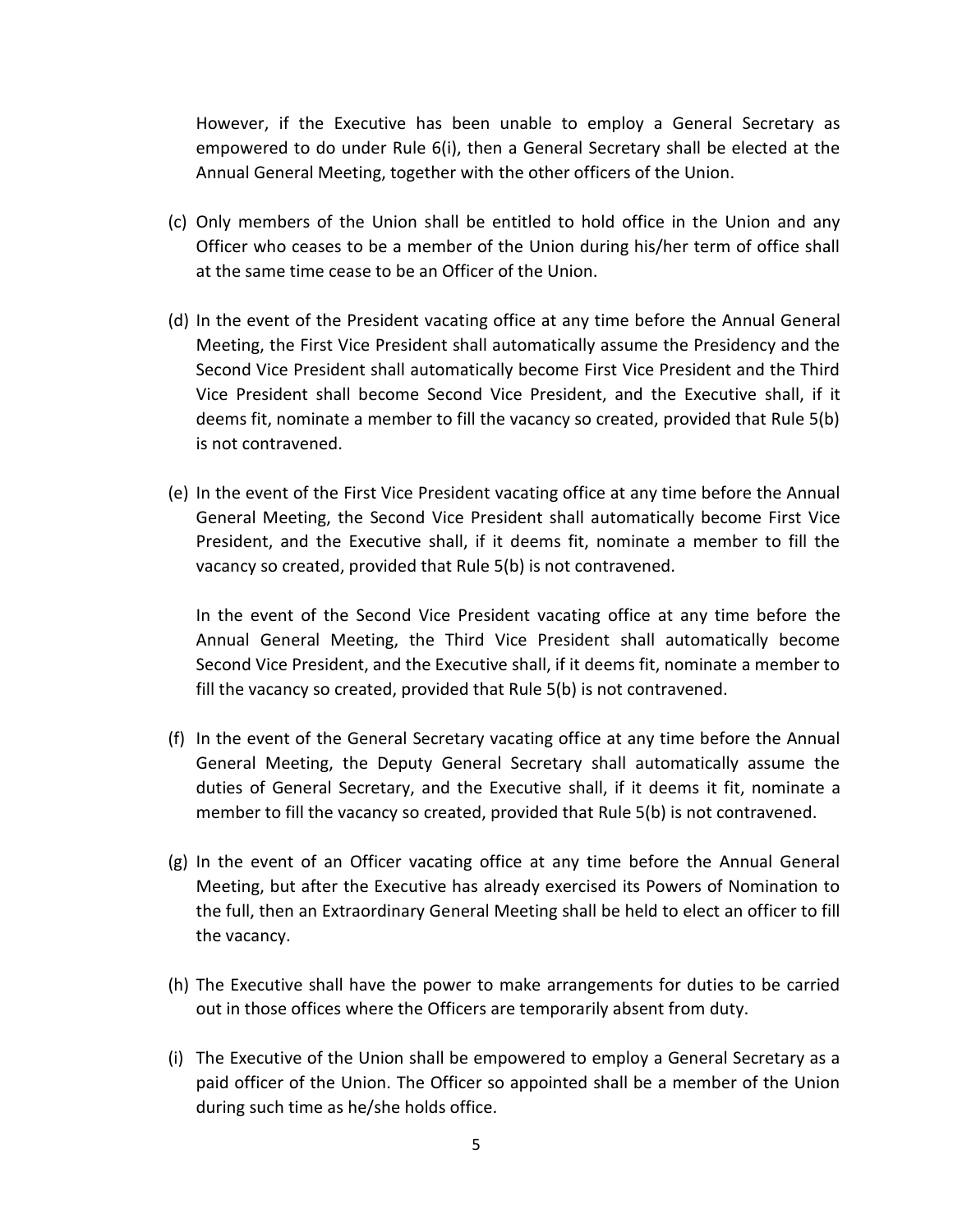#### 7. DUTIES OF OFFICERS

### (1) (a) **The President**

The President shall preside at all General Meetings of the Union and at all meetings of the Executive, and shall have the casting vote on all occasions.

The President shall be an ex-officio member of all Standing Committees or Sub-Committees set up by the Executive.

### (b) **Vice Presidents**

A Vice President, in accordance with the order of seniority set out in Rule 6(a), shall, in the absence of the President, preside at any General Meeting of the Union or at any meeting of the Executive.

In the event of the absence of the President and the Vice Presidents, a Chairman shall be elected from among those present to preside at the meeting. The Chairman so elected shall offer to vacate the chair on the arrival of the President or any of the Vice Presidents.

### (c) **General Secretary**

The General Secretary shall be required to act as such at all meetings of the Union and the Executive.

The General Secretary shall prepare the Annual Report and shall submit a written draft to the Executive for its approval prior to its presentation at the Annual General Meeting.

The General Secretary shall be an ex-officio member of all Standing Committees or Sub-Committees set up by the Executive, but shall not necessarily be the Secretary of such Committees.

#### (d) **Deputy General Secretary**

The Deputy General Secretary shall be required to act as such at all meetings of the Union and the Executive.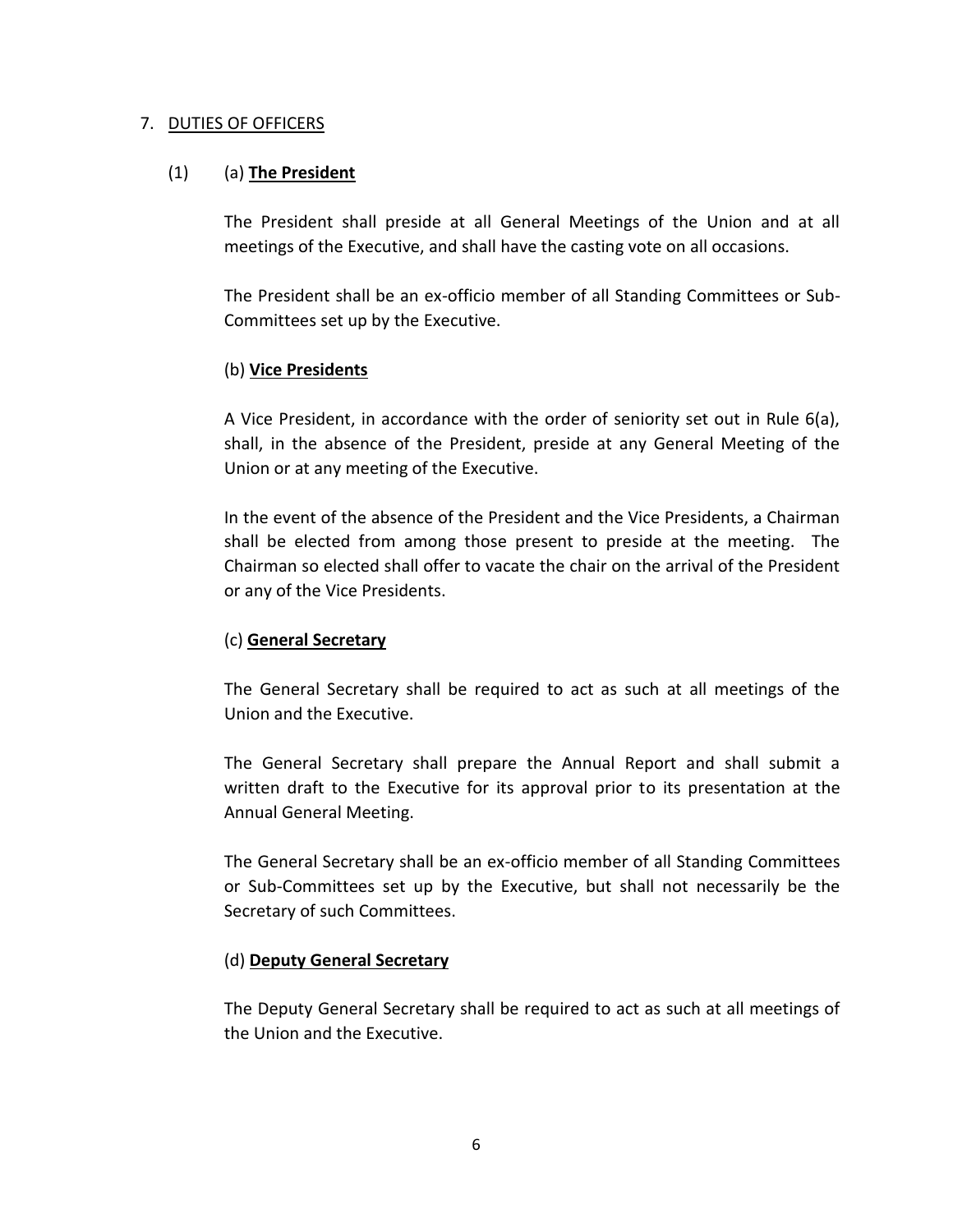The Deputy General Secretary shall perform such duties pertaining to the work of the Union as may be assigned to him or her from time to time by the General Secretary.

#### (e) **Treasurer**

The Treasurer shall be responsible for the financial matters affecting the Union, shall prepare an annual budget and submit it to the Executive for its approval at its first meeting after the Annual General Meeting, and shall administer and invest the Funds of the Union as instructed by the Executive.

The Treasurer shall cause proper accounts to be kept and shall prepare or cause to be prepared in accordance with the Trade Union Act an Annual Return to the Registrar of Trade Unions by the prescribed date.

The Treasurer shall prepare an Annual Financial Statement to be presented as part of the Annual Report at the Annual General Meeting, and shall deliver to the Executive, whenever so required, a statement of all moneys disbursed by him/her.

The Treasurer shall receive the subscriptions and annual insurance premiums, shall keep a true and accurate list of all members of the Union, and shall issue members with their membership cards.

The Treasurer shall be entitled to give such directions and make such arrangements as may seem proper to him/her in the day to day management of the financial affairs of the Union.

The Treasurer shall close the accounts of the Union on 15<sup>th</sup> August each year for the purpose of preparing a financial statement for the Annual General Meeting.

#### (d) **Public Relations Officer**

The Public Relations Officer, with the approval of the President or of the majority of the Executive Officers, shall issue press releases as often as is necessary to inform the community of the Union's views and activities.

The Public Relations Officer shall be an ex-officio member of all Standing Committees or Sub-Committees set up by the Executive.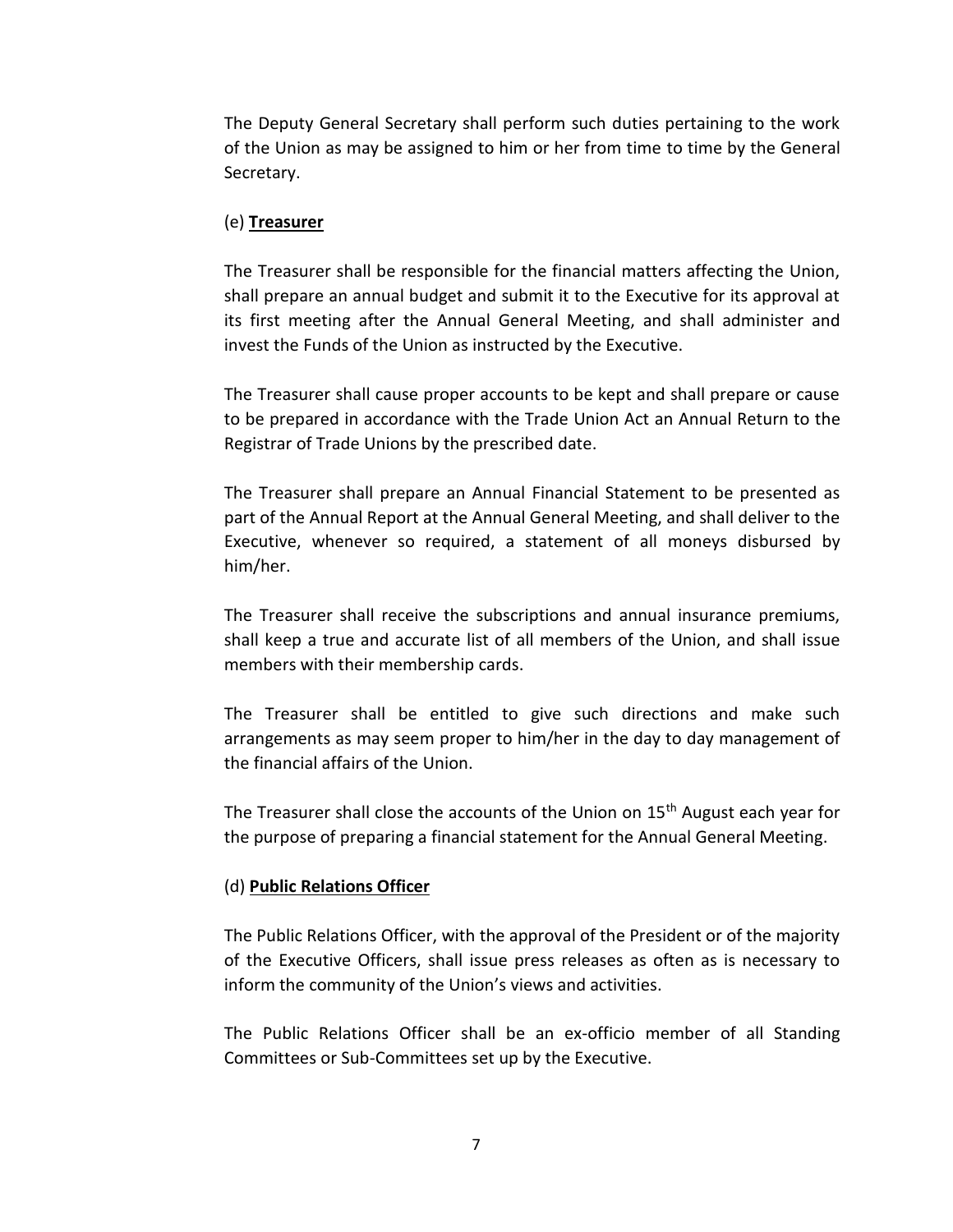# (2) **Removal of the Executive Council, Officers or Members of the Executive Council from Office**

The Executive of the Union, an Officer of the Union, or a Member of the Executive may be removed from Office for misconduct or any other reason by a vote of a twothirds majority at a General Meeting of the Union which has been summoned for that purpose.

### 8. ANNUAL GENERAL MEETING

9.

### (a) **Time**

The Annual General Meeting of the Union shall be held during the Easter vacation in each year.

### (b) **Place of Meeting**

The Annual General Meeting shall be held at the Registered Office of the Union or at such a place as the President shall from time to time determine.

### (c) **Notice of Annual General Meeting**

The General Secretary shall give notice in writing of the Annual General Meeting together with an agenda, at least two weeks in advance.

The General Secretary shall circulate the Annual Report and, if expedient, copies of such minutes, reports, memoranda or resolutions as may be discussed at the Annual General Meeting.

#### (d) **Business**

The Executive shall present its Annual Report for the previous year. The Union shall elect by secret ballot all its officers for the ensuing year, shall conduct such business as is necessary, and shall issue such directives to the new Executive as it deems fit.

### (e) **Quorum**

No business shall be conducted at any Annual General Meeting unless at least thirty members of the Union are present and, if at any time during an Annual General Meeting attention is drawn to the fact that there is not a quorum, then the meeting shall be adjourned forthwith.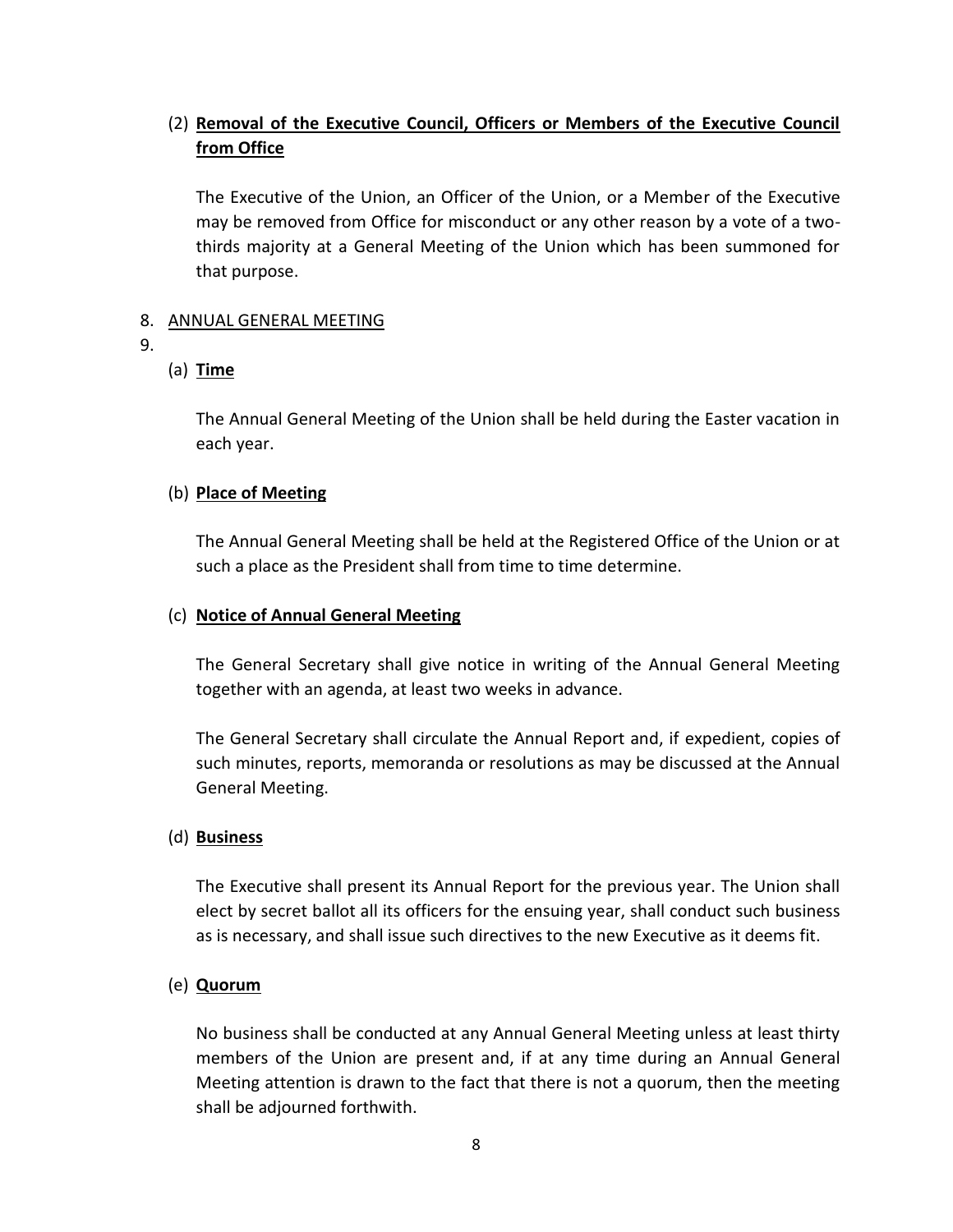If within an hour of the time advertised for the commencement of the meeting a quorum shall not be present, the meeting shall stand adjourned to the same day in the following week at the same time and place. If at such adjourned meeting a quorum is not present, then those present shall form a quorum.

#### 10. EXTRAORDINARY GENERAL MEETING

#### (a) **Time and Place of Meeting**

An Extraordinary General Meeting of the Union may be held at such time and place as may be decided upon by the Executive. The General Secretary shall give in writing notice of such a meeting at least seven days in advance, and shall circulate the agenda and, if expedient, any such minutes, reports, memoranda or resolutions as may be discussed at the meeting.

The foregoing notice shall not apply to Emergency Meetings of the Union.

#### (b) **Notice of Extraordinary General Meeting**

The General Secretary shall summon a meeting of the entire Union at the request of the Executive, or at the written request of any five members of the Union, provided that the reason for such a request is stated in writing.

#### (c) **Quorum**

No business shall be conducted at any Extraordinary General Meeting unless at least thirty members of the Union are present and, if at any time during such a meeting attention is drawn to the fact that there is not a quorum, then the meeting shall be adjourned forthwith. If within thirty minutes of the time advertised for the commencement of the meeting a quorum shall not be present, the meeting shall stand adjourned to the same day in the following week at the same time and place.

If at such adjourned meeting a quorum is not present, then those present shall form a quorum.

#### 11. EMERGENCY MEETINGS

In the event of an Emergency, the General Secretary may summon a meeting of the Executive or of the entire Union, and the stipulations with regard to the notice of such meetings shall be waived.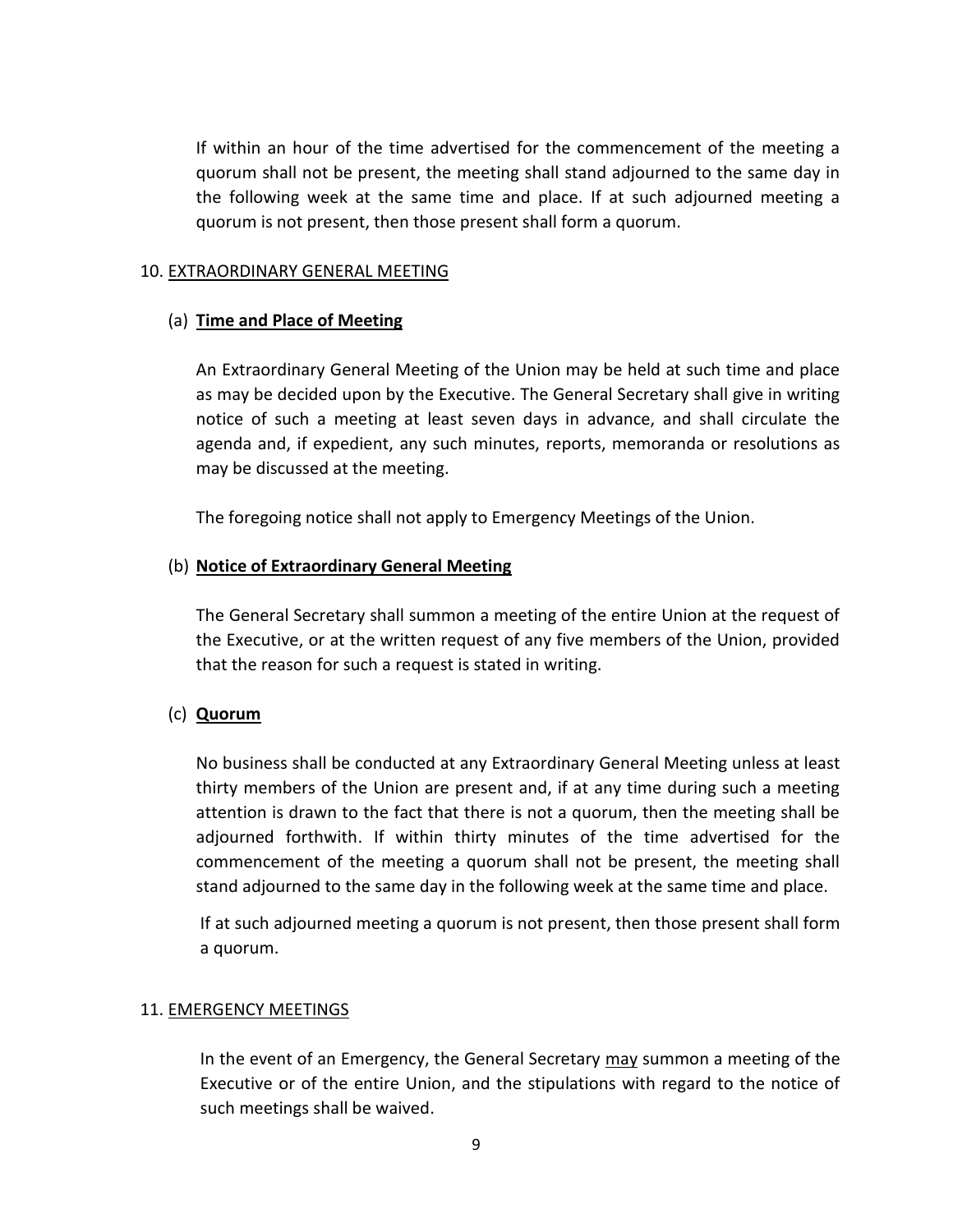#### 12. MEMBERSHIP

(i) All employees, whether full time or part time, in the schools or educational institutions approved by the Executive shall be eligible for membership of the Union, and shall be entitled to all of its privileges and benefits upon payment of the appropriate subscription.

There shall be five categories of membership, namely

- (i) Honorary Life Members
- (ii) Life Members
- (iii) Ordinary Members
- (iv) Retired Members
- (v) Associate Members

### (a) HONORARY LIFE MEMBERS

Persons may be elected to Honorary Life Membership at the Annual General Meeting. Honorary Life Members shall be entitled to all the privileges of membership, except that they shall not be allowed to vote or hold office.

### (b) LIFE MEMBERS

Life Membership of the Union shall depend upon the payment of such subscription in such manner as may be determined from time to time by a general meeting called for that purpose.

Life Members who participate in any Insurance Scheme offered by the Union shall pay the appropriate monthly premium for their coverage and that of any dependants.

### (c) ORDINARY MEMBERS

Ordinary Members shall pay monthly subscriptions at such differing rates as may be determined from time to time by a general meeting called for that purpose.

Those Ordinary Members who are employed part-time in schools or educational institutions or whose salary is below the maximum of the scale for untrained teachers in the public service shall, if they participate in any Insurance Scheme offered by the Union, pay the same monthly subscription as Ordinary Members who are employed full time in schools or educational institutions and whose salary is not below the maximum of the scale for untrained teachers in the public service.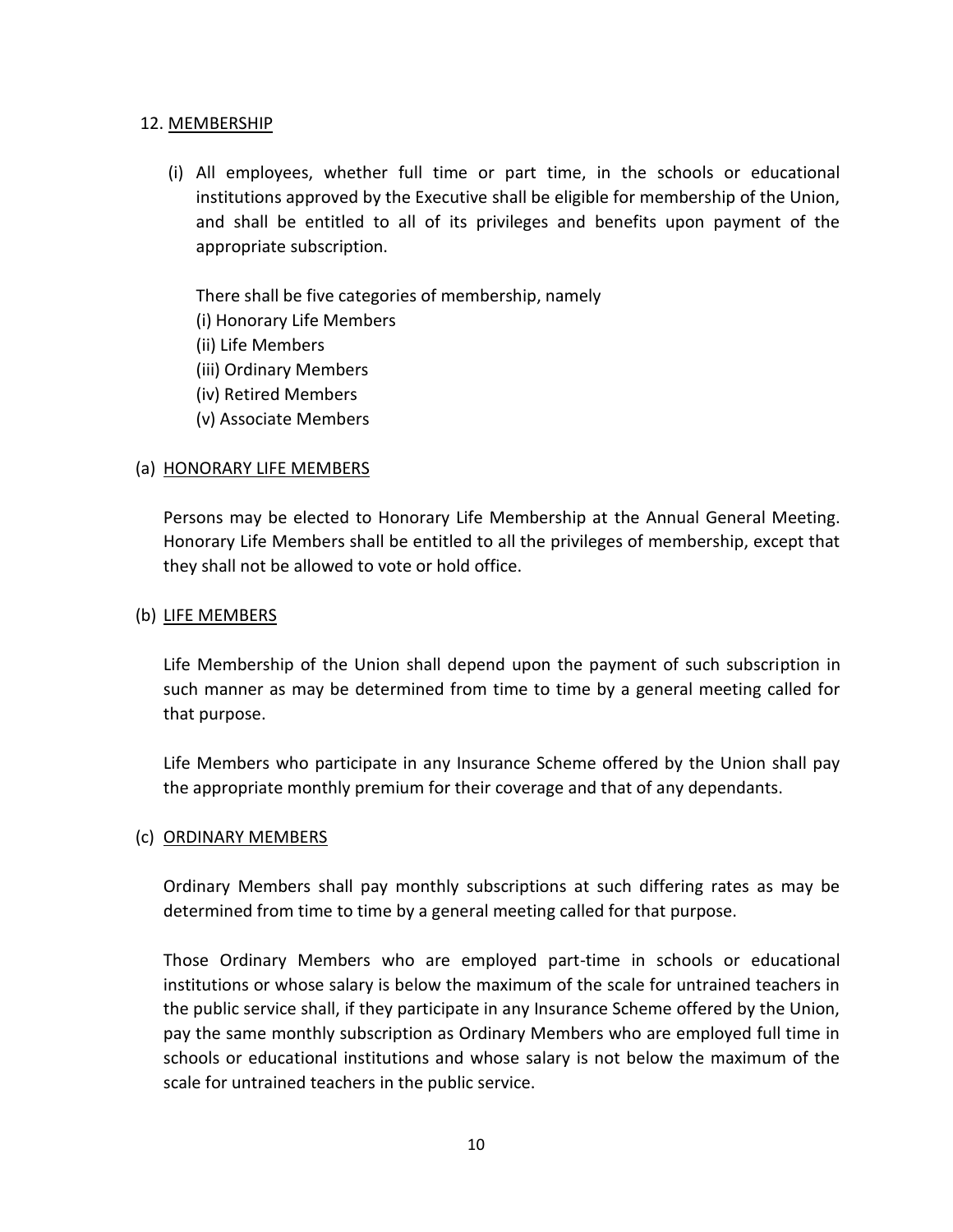Ordinary Members who leave the employment of their school or educational institution and who, at the time of their leaving, were participating in any Insurance Scheme offered by the Union and who wish to continue such participation shall be eligible to become Retired Members.

### (d) RETIRED MEMBERS

Those who leave their employment in a school or educational institution on reaching the retirement age or otherwise shall be eligible to become Retired Members.

Retired Members not participating in any Insurance Scheme offered by the Union shall pay a subscription of such sum as may be determined from time to time by a general meeting called for that purpose.

Ordinary Members who, on becoming Retired Members, continue participation in any Insurance Scheme shall pay such monthly subscription as may be determined from time to time by a general meeting called for that purpose.

Those who have become retired members and who subsequently wish to participate in any insurance scheme offered by the Union shall be eligible to do so upon the additional payment of such monthly subscription as may be determined from time to time by a general meeting called for that purpose

### (e) ASSOCIATE MEMBERS

Ordinary Members who leave the employment of their school or educational institution and who, at the time of their leaving, were not participating in any Insurance Scheme offered by the Union shall be eligible to be Associate Members on the payment of such annual subscription as may be determined at any General Meeting called for that purpose.

Associate Members shall be eligible, upon payment of the appropriate subscription, for membership in another category.

- (ii) The Executive shall have the power to waive or reduce the subscription of members who are on leave without pay, on maternity leave, or on extended sick leave. The exercise of any such power shall not affect any of the entitlements of membership of those whose subscriptions have been waivered or reduced.
- (iii) The Executive shall in its discretion determine whether it shall represent a member who has joined the Union at a time when he was already involved in a dispute with his/her employer.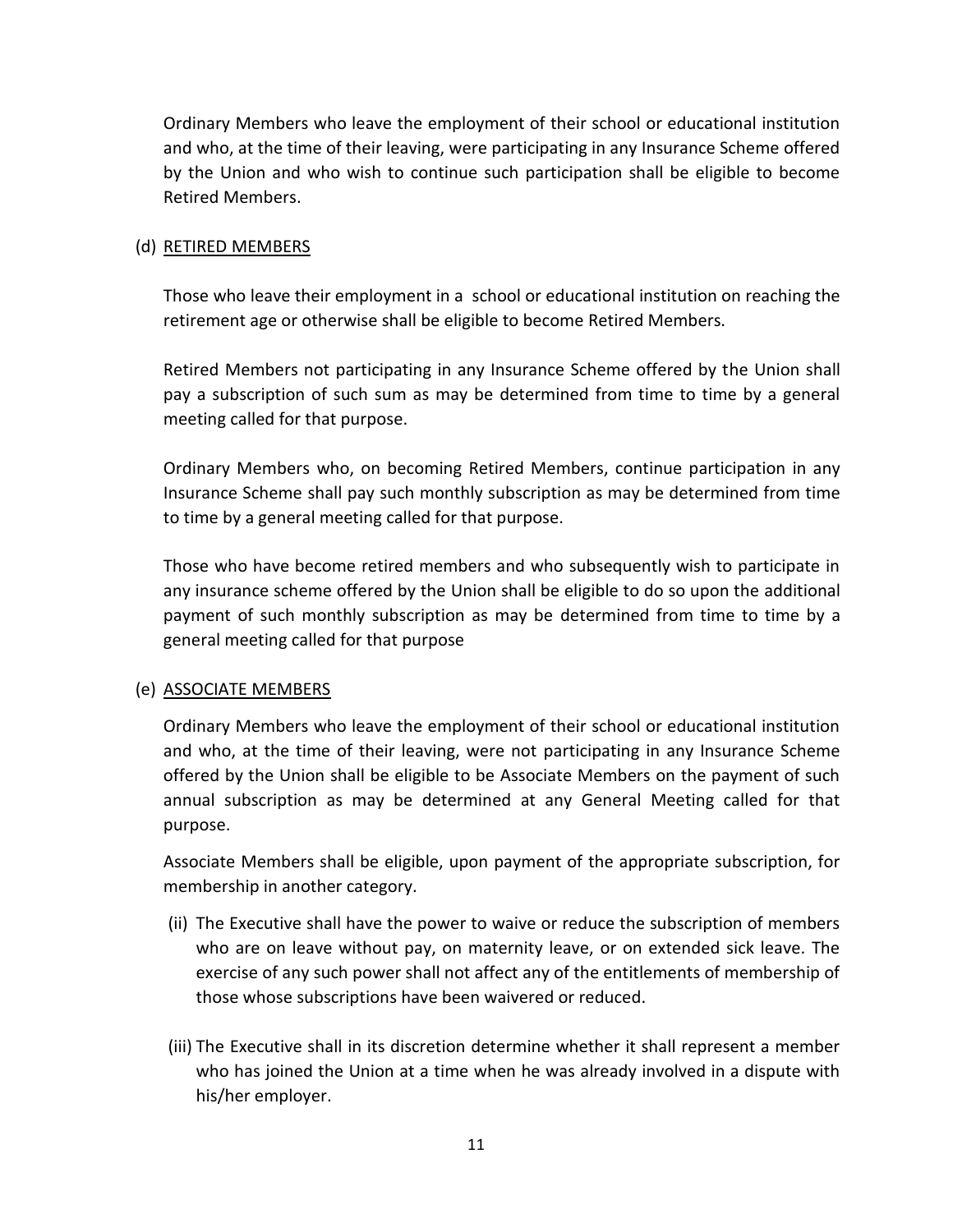#### 13. ENTITLEMENT TO BENEFIT

All members of the Union, irrespective of their categories of membership, shall be entitled to the benefits of the Union and shall be bound by the Rules of the Union.

All Members, except Honorary Life Members, shall be allowed to vote at General Meetings of the Union and to hold office.

#### 14. SUBSCRIPTION

(a) The subscription of all categories of members shall be such sums as may be determined at any General Meeting called for that purpose.

Any member whose subscription is due annually shall pay his/her subscription by the 31<sup>st</sup> May of each year. Any such member who shall not have paid his/her subscription by 31<sup>st</sup> May of each year shall not be entitled to any of the privileges of membership until the arrears have been paid.

Any member whose subscription is due monthly and whose subscription is in arrears for a period of three months or more shall not be entitled to any of the privileges of membership until the arrears have been paid.

Any member who participates in an Insurance Scheme offered by the Union and whose insurance premiums are in arrears for a period of three months or more shall not be entitled to continued participation in any such scheme until the arrears have been paid.

(b) If a member shall fail to pay the subscription, or any sum or sums imposed upon him by the Executive in accordance with the Rules of the Union, within six months of the date on which the subscription or payment is due, then his/her membership shall be deemed to have lapsed.

Those who membership lapses shall forfeit all the privileges of the Union, unless the Executive shall otherwise determine.

(c) Those who have forfeited membership under the foregoing Rules shall be eligible for readmission to membership with the approval of the Executive upon payment of the appropriate subscription and any other sums due under the Rules of the Union.

In the event of the Executive refusing re-admission to a person who has forfeited membership under the foregoing Rules and who has offered payment of the full annual subscription or any other sums due under the Rules of the Union, that person shall have the right of appeal to the General Body at a General Meeting.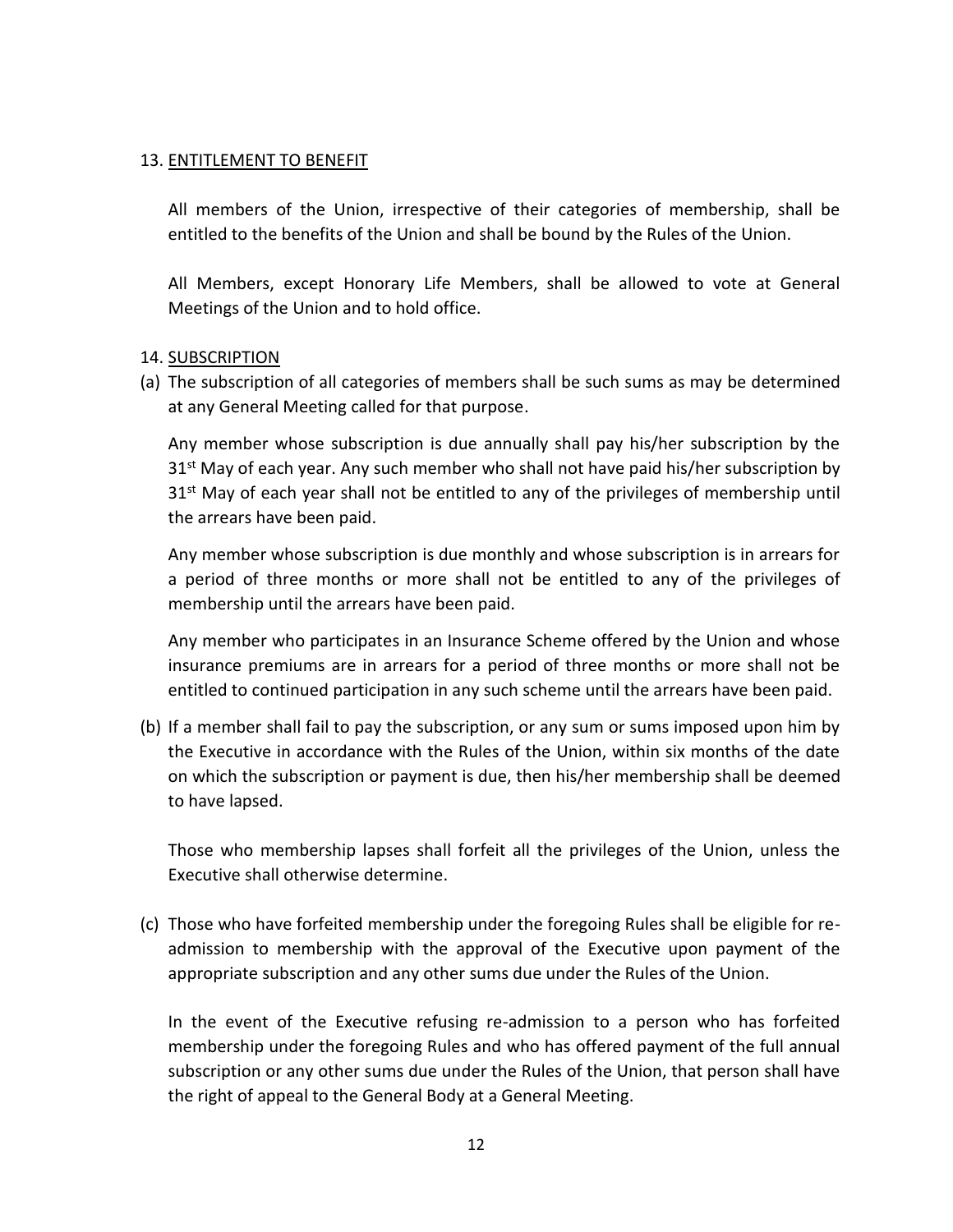(d) The Representatives on the Executive for each school or educational institution shall be responsible for reporting to the Treasurer when the subscriptions and insurance premiums from their members have been paid, and any money received by them shall be handed over to the Treasurer together with a list of those who have paid their subscriptions and insurance premiums.

The Representatives shall also be responsible for obtaining a copy of the Rules of the Union from the General Secretary and giving the same to each new member.

### 15. CODE OF PROFESSIONAL CONDUCT

Any Code of Professional Conduct established by the Union, and any Rules, Regulations or Appendices framed thereunder, shall have the same force as though the same were contained in those Rules, and any member found guilty of a breach of professional conduct shall be liable to be warned, censured, suspended from membership of the Union, expelled from the Union, or otherwise penalised or disciplined.

#### 16. DISCIPLINARY MEASURES

#### (a) **Suspension**

The Executive shall have the power to suspend any member of the Union when, following the proceedings in accordance with Appendix II to these Rules, it is decided that the professional conduct of such member warrants this action.

No members shall be suspended unless two-thirds of those present at either the meeting of the Executive or at the General Meeting of the Union, vote in favour of suspension. Such voting shall be by secret ballot.

#### (b) **Expulsion**

The Executive shall have the power to expel any member of the Union following the proceedings in accordance with Appendix II to these Rules, if it is decided that the professional conduct of such member warrants this action. Such voting shall be by secret ballot.

No member shall be expelled unless two-thirds of those present at either the meeting of the Executive or at the general meeting of the Union vote in favour of expulsion.

#### (c) **Cessation of Membership**

If any member of the Union, irrespective of the category, is convicted of a criminal offence (one arising from a charge of indecent conduct, larceny, embezzlement or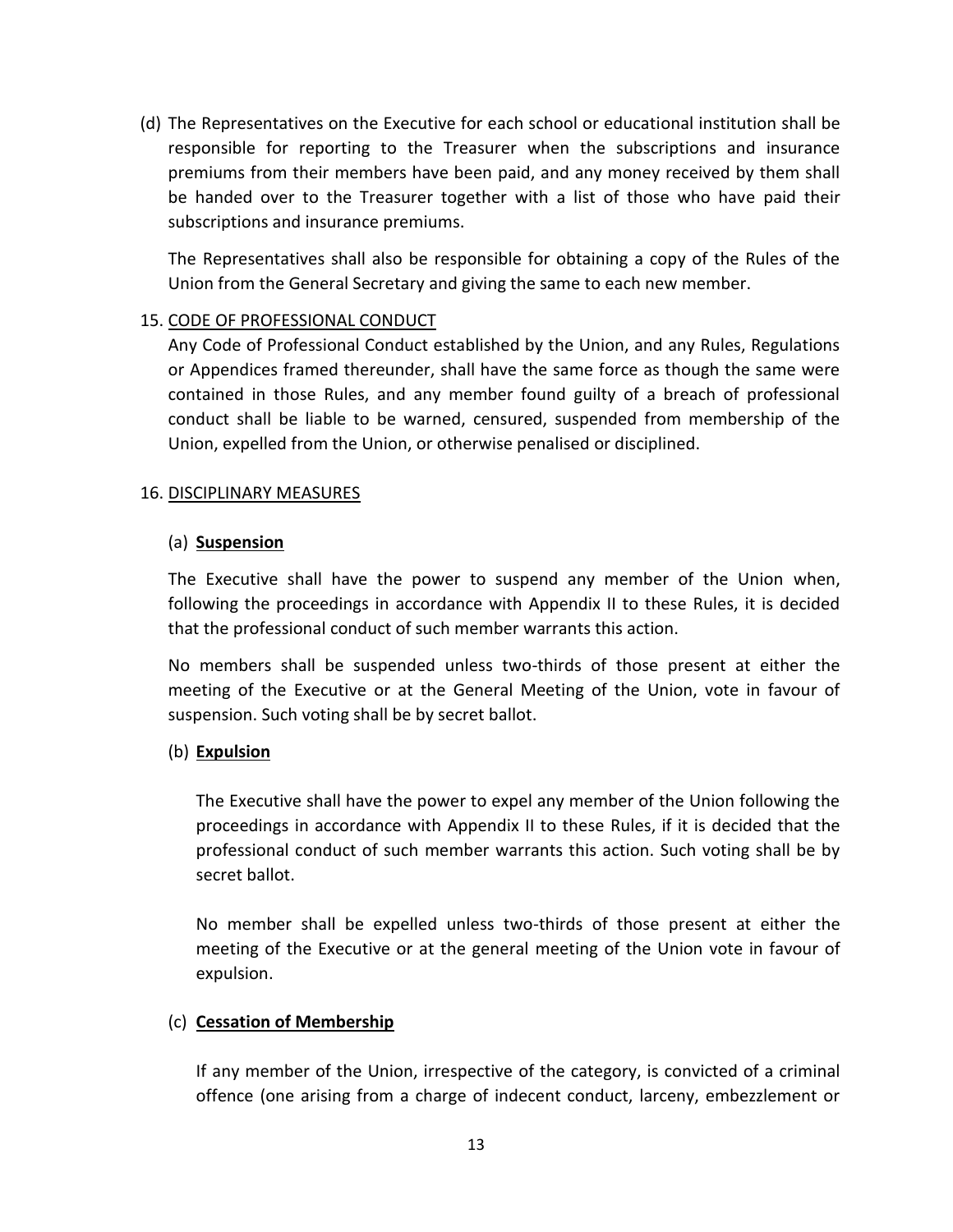fraud), then the Executive shall review the person's right to membership of the Union, and shall make a decision as to whether such a person shall retain membership.

Any member of the Union who is dismissed by his employers shall retain membership pending a decision by the Executive.

Anyone who is declared ineligible for membership by the Executive shall remain ineligible until such time as the Executive may decide to admit such person to membership. Any declaration of ineligibility shall be conditional upon the agreement of a two-thirds majority of those present.

In all the foregoing, the member so affected shall have the right to appeal to the General Body.

### 17. RE-ADMISSION TO MEMBERSHIP

Any person who has been suspended or expelled, or who has forfeited membership for non-payment of subscriptions may, on written application to the General Secretary, be re-admitted by the Executive upon such terms as it may decide.

#### 18. FUNDS

#### (a) **Application**

The funds of the Union, which shall consist of the General Fund, the Reserve Fund, the Building Fund, the Strike Fund, the Scholarship Fund, and any other fund established by the Executive, shall be used for the purpose of attaining the objects of the Union as defined by and subject to the provisions of these Rules.

#### (b) **Allocation**

All subscriptions and moneys raised by any other means shall be paid into the General Fund initially.

The Executive shall use its discretion in determining the amounts which shall be transferred to other accounts.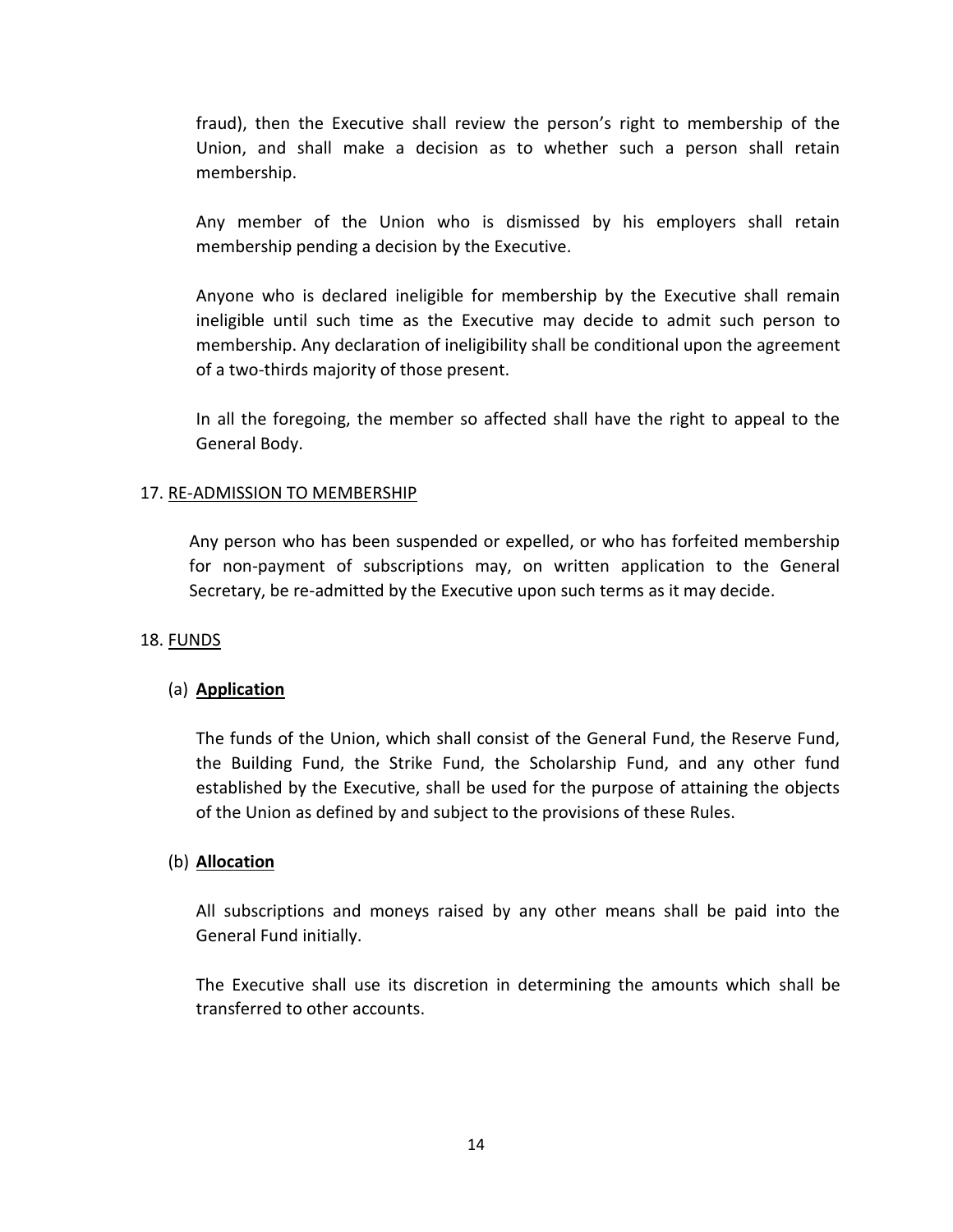#### (c) **Recovery of Moneys**

All moneys payable, either by way of subscription or otherwise, to the Union by any member, either in his/her personal or in his/her representative capacity, shall be paid to, and recoverable by the Treasurer on behalf of the Union.

### (d) **Financial Year**

The Financial Year of the Union shall run from  $16<sup>th</sup>$  August to  $15<sup>th</sup>$  August in the following year.

### (e) **Trustees**

Three Trustees shall be elected at a General Meeting of the Union and shall hold office during the pleasure of the Union.

The three Trustees shall have vested in them all the real and personal property whatsoever belonging to the Union and shall deal with it in such a way as the Executive may direct.

A Trustee may be removed from office by the Executive on the grounds that, owing to ill-health, unsoundness of mind, removal from Barbados, or for any other reason he/she is unable or unsuited to perform the duties of his/her office.

In the event of the death, resignation, or removal of a Trustee, the office shall be filled temporarily by the Executive who shall use its power of Nomination.

No Trustee shall be an officer of the Union.

One of the Trustees in conjunction with the Treasurer shall sign all withdrawal slips or cheques drawn on the banking account of the Union.

### (f) **Auditors**

The Executive shall be empowered to have the Union's books audited annually by a recognised chartered accountant.

#### 19. INSPECTION OF ACCOUNTS AND MEMBERSHIP LIST

Any member of the Union, by appointment with the Treasurer, may at any time examine the Accounts and the Membership list.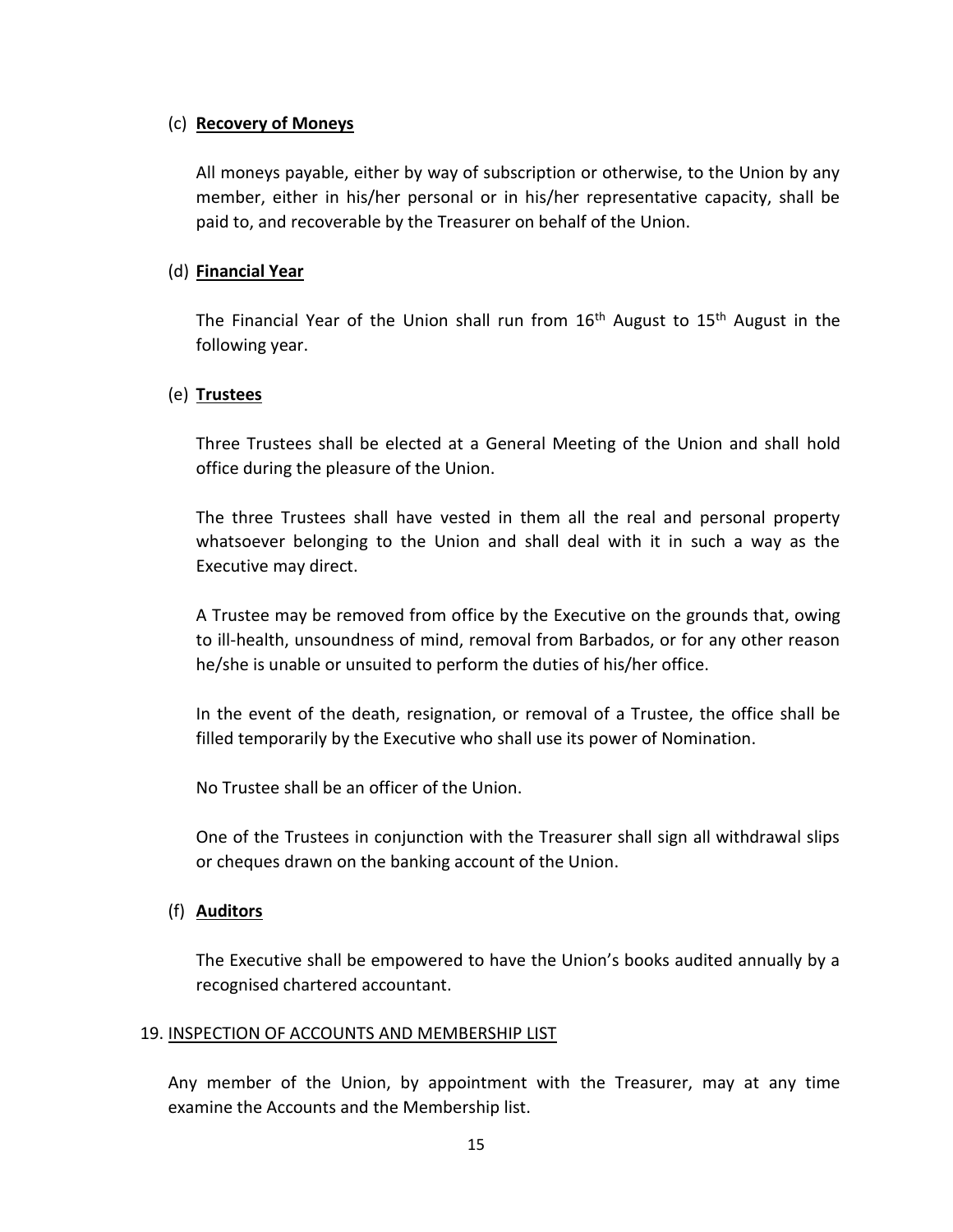#### 20. INTERPRETATION OF RULES

In the event of any question arising as to the interpretation of any Rules of the Union, the question shall be referred to the Executive whose decision shall be final.

### 21. ALTERATION OF RULES

No alteration in, or addition to, the Rules of the Union, may be made except at a General Meeting by two-thirds majority of those present and unless a notice of a motion to this effect has been given by the General Secretary at least two weeks in advance.

### 22. DISSOLUTION OF THE UNION

If at any time any of the members should desire the dissolution of the Union, a written request to that effect, signed by not less than one-tenth of the financial members of the Union, shall be presented to the President.

The President shall instruct the General Secretary to inform representatives of each school and educational institution of the request, and to summon a meeting of the Executive who shall call a General Meeting.

If it is proved on a secret ballot that two-thirds of the financial members of the Union are in favour of dissolution, the General Secretary shall forward to the Registrar of Trade Unions, in the form prescribed by law, a notice of the decision arrived at, and the Funds shall be equally divided between all members of at least one year's standing whose subscriptions have not been in arrears during that period.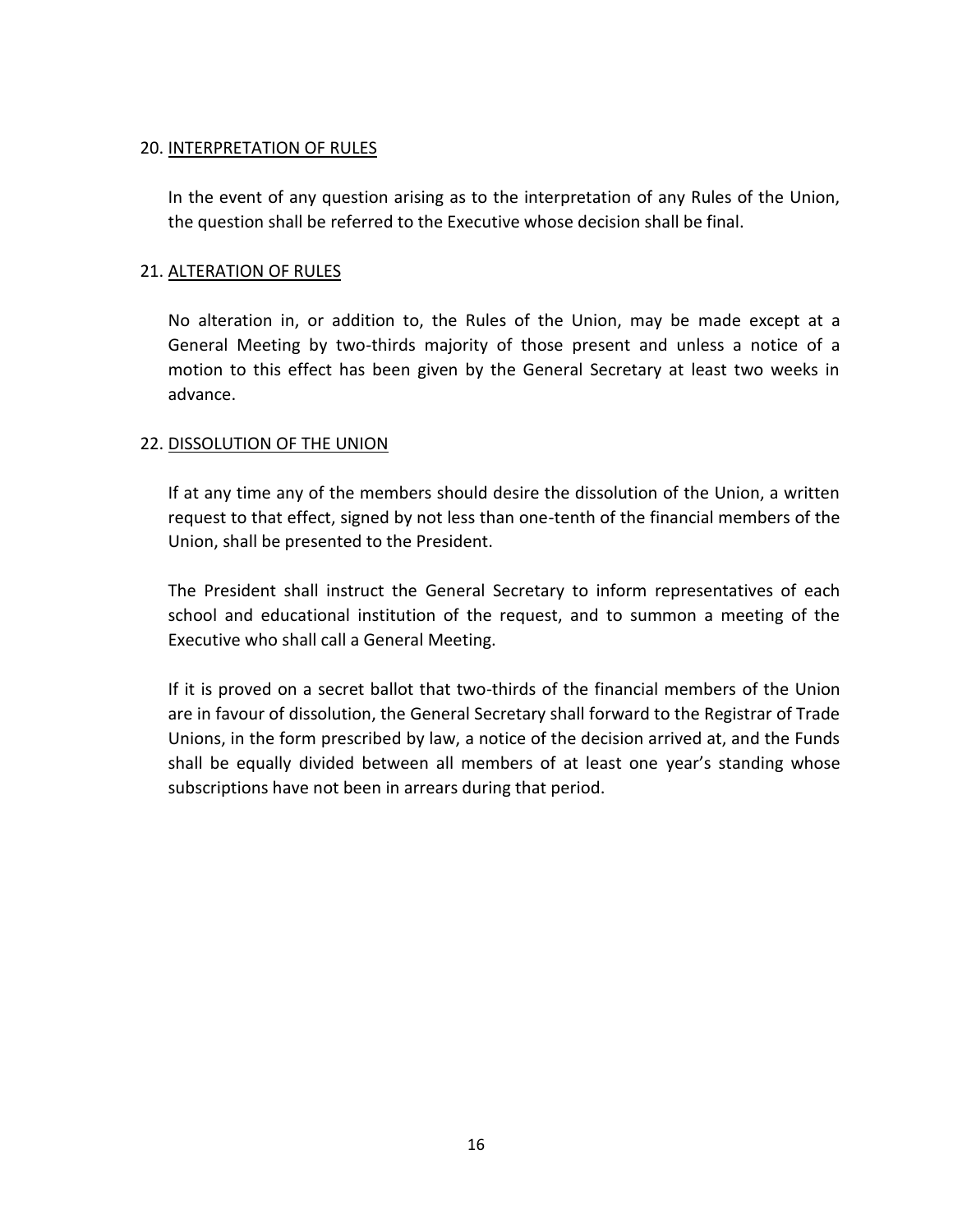### APPENDIX I

### **CODE OF PROFESSIONAL CONDUCT**

## **Preamble**

The success or failure of a community depends mainly on the strength of its educational system. The educational system, in turn, depends mainly on the contributions made by the members of the teaching profession. It is necessary, therefore, that the members of that profession should be constantly aware of the importance of education and of the extent to which they affect the life of the community, and of the implications of their professional obligations.

This Code of Professional Conduct aims at keeping the foregoing in the forefront of the minds of the members, but, like any set of rules, it lays down the principal guidelines and should not be regarded as being all-embracing.

The Barbados Secondary Teachers' Union will, as the occasion arises, make additions and/or alterations as to what is deemed as Professional and Unprofessional Conduct.

**N.B. The term 'teacher' shall mean members employed in such schools and educational institutions as the Executive shall from time to time determine.**

# **ARTICLE I - The Teacher and The Profession**

- 1. The Teacher should be always mindful of the importance of the vocation and of the need for complete dedication to the betterment of mankind.
- 2. The Teacher should make a constant effort to improve professionally.
- 3. The Teacher should be an active member of those organisations which promote the interests of education and the welfare of the teaching profession.
- 4. The Teacher should encourage those with the capabilities to be good teachers to enter and/or remain in the teaching profession.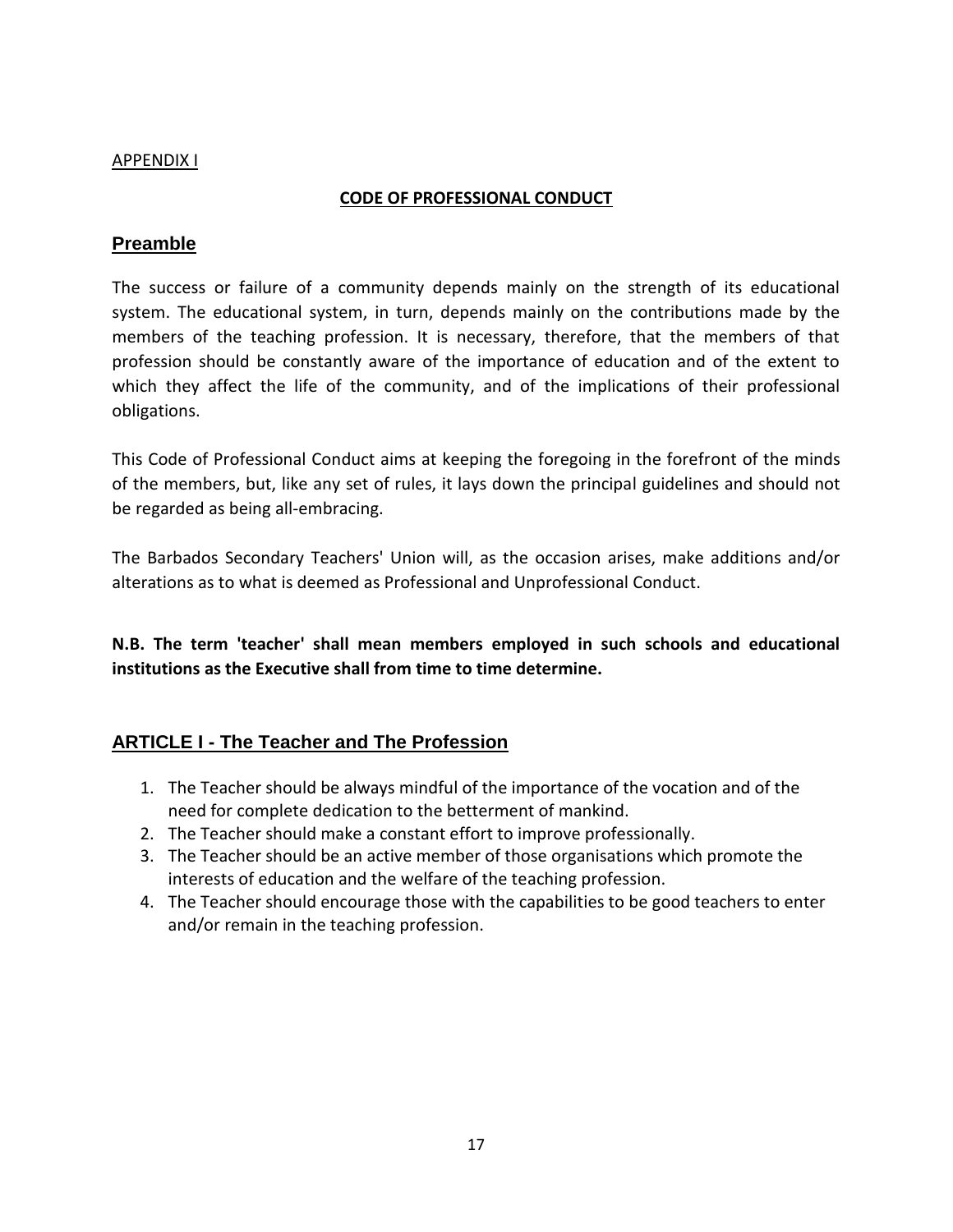# **ARTICLE II -The Teacher and The Nation**

- 1. The Teacher should espouse the dignity of the human person and an unshakable faith in fundamental human rights and freedoms.
- 2. The Teacher shall foster positive thinking and attitudes, self-denial, the spirit of toleration, respect for the law and authority and a devotion to duty, freedom and social justice.
- 3. The Teacher should believe in the efficacy of cooperative action and collective thinking and promote their growth and use in the solution of problems.
- 4. The Teacher shall promote the idea that all forms of lawful employment are meaningful, dignified and honourable provided that the employees' capabilities are suited to the nature of the job, and provided that the employee always attempts to improve the quality of his/her service.
- 5. The Teacher shall attempt to raise the cultural level of the community.

# **ARTICLE III -The Teacher and The Student**

- 1. The Teacher shall realise that his/her prime consideration and concern shall be for the interests and welfare of his/her students.
- 2. The Teacher shall act with humanity, dignity and discretion at all times in his/her relations with students, and shall not exploit the teacher-student relationship for the purpose of racial, political and religious propaganda.
- 3. The Teacher shall, apart from imparting knowledge, aid parents and guardians in directing his/her students towards achieving ends that are accepted by society.
- 4. The Teacher shall neither advertise his/her institution nor canvass for scholars either personally, by means of the school staff, by circular, through the news media, or by any other means, to the detriment of other institutions.

# **ARTICLE IV - The Teacher and His/Her Colleagues in the Profession**

- 1. It is unprofessional for any teacher to censure or criticise other teachers or their work in the hearing of students.
- 2. No Teacher shall make an adverse report to anyone on the work or conduct of another Teacher without first acquainting that Teacher with the nature and contents of the report. If the report is a written one, then the Teacher involved shall be allowed to make a copy of it.

## *N.B. This does not apply to instances in which one Teacher gives the name of another Teacher as a referee.*

3. It is unprofessional for any teacher to force, or attempt to force, another Teacher to perform outside of normal school hours any duty or task which is not essentially connected with the normal work and organisation of the school.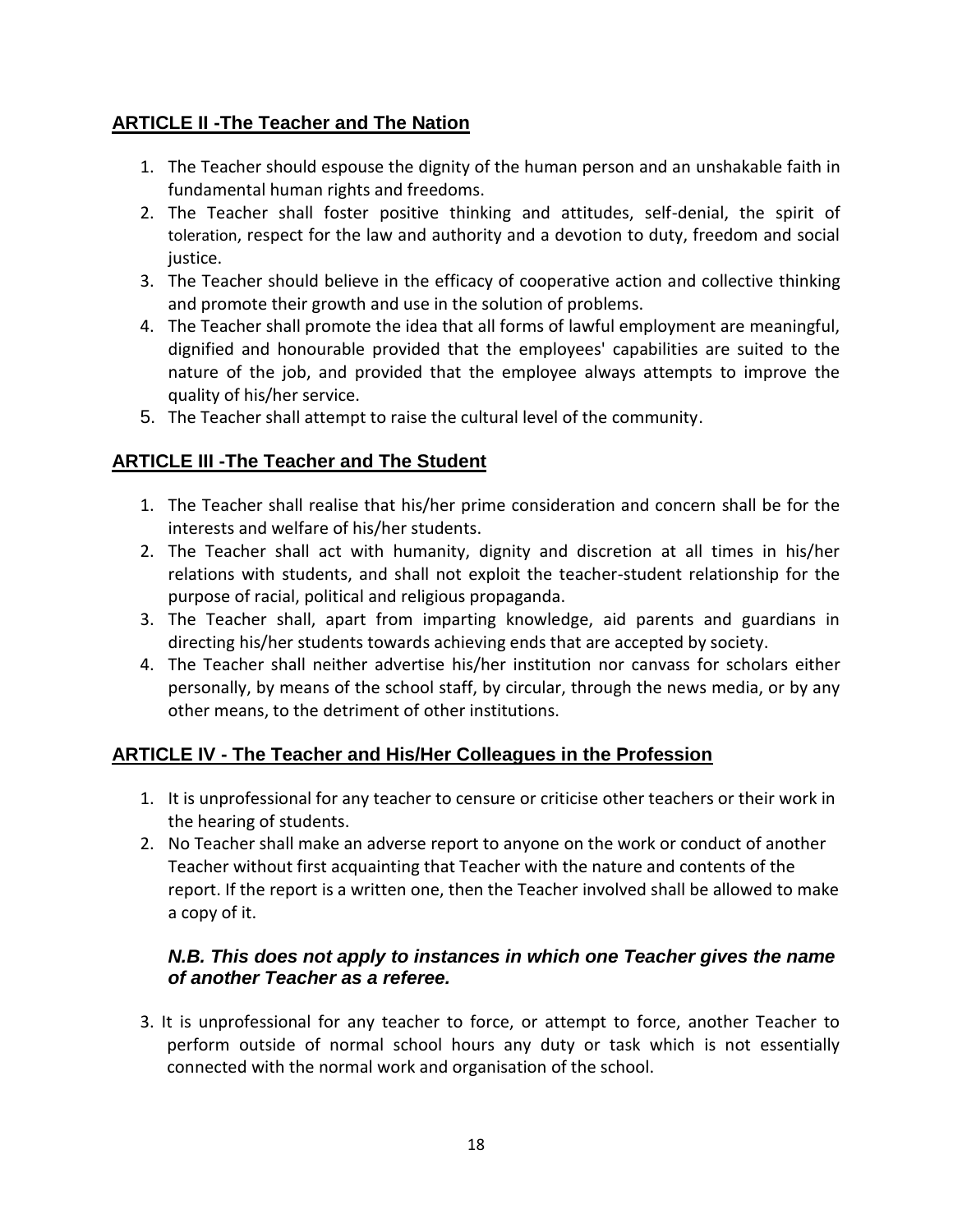4. It is unprofessional for any teacher to impose, or attempt to impose on another teacher out of normal school hours an excessive and unreasonable quantity of work of any kind.

# **ARTICLE V - The Teacher and The Employer**

- 1. The Teacher shall know the terms of employment and shall honour those terms unless instructed not to do so by the Barbados Secondary Teachers' Union, which is a Trade Union.
- 2. The Teacher shall apply for posts through the normal official channels. It is unprofessional for any teacher to lobby or canvass for appointments, either for himself/herself or for another teacher.

### APPENDIX II

The following shall be the procedure in dealing with cases of professional conduct, complaints of another nature in which a person's eligibility for membership, or continued membership, is called into question, or cases of any other type in which the Executive is called upon to make a ruling.

1. Any question as to the professional conduct of any member, whether it arises upon the personal application of another member or otherwise, shall be referred to the Executive.

Any member against whom a charge or complaint has been made shall be given a copy in writing of the charge or complaint made against him/her, and shall be given an opportunity to defend himself/herself before the Executive and/or the Union.

Such a person shall be entitled to be accompanied by a friend who may or may not be a member of the Union.

- 2. The Executive shall examine all aspects of any complaint or charge and shall admit in evidence all relevant and available information, and shall make a finding upon such a complaint or charge, and shall, unless an appeal is made, proceed to act according to its discretion and within the limitations of these Rules.
- 3. Any member against whom a charge or complaint has been made shall be entitled to bring before the Executive and/or the Union such witnesses as he/she may desire to call.